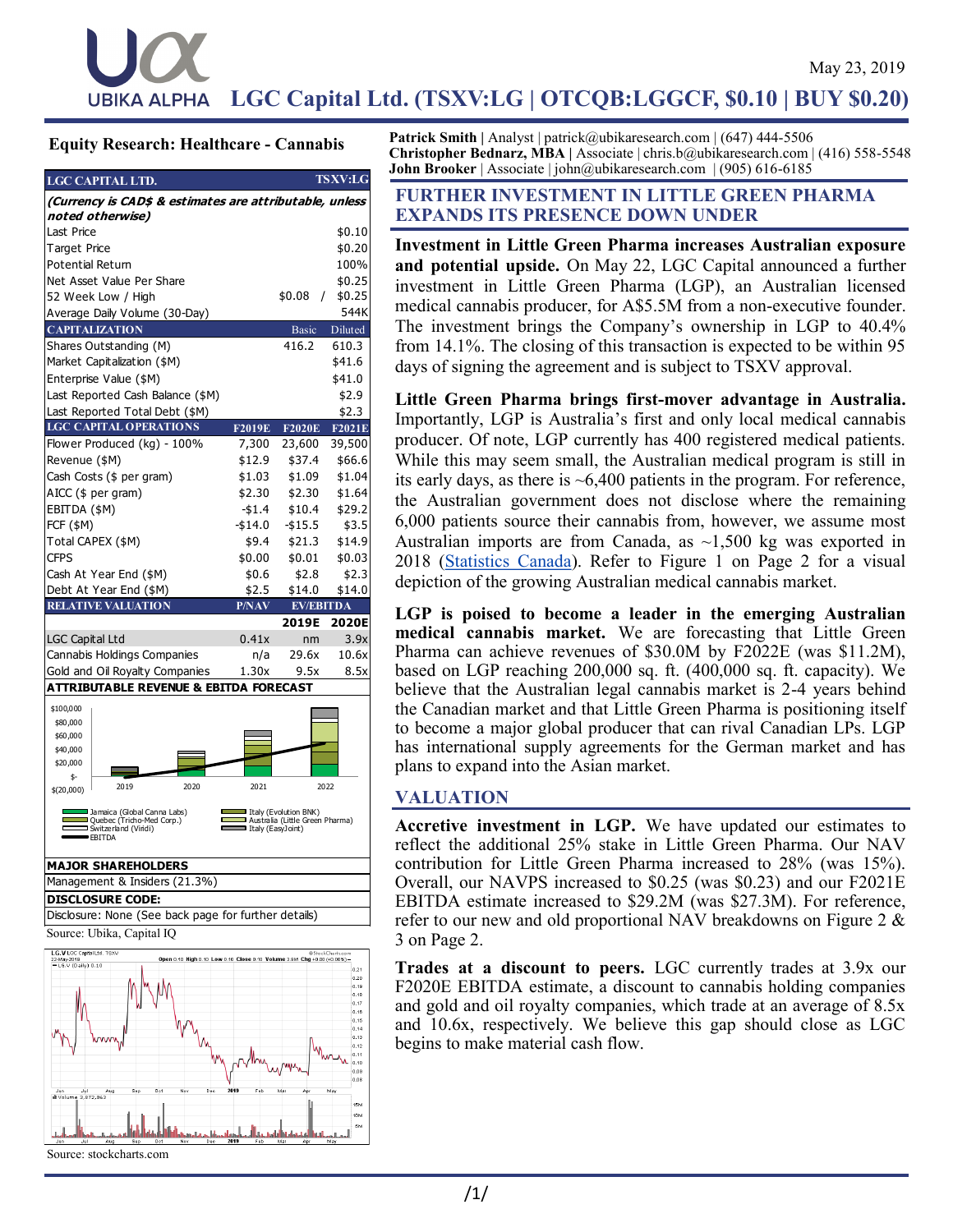# **LGC Capital Ltd.** Equity Research: Healthcare - Cannabis. May 23, 2019.





**Figure 1: Monthly New Cannabis Patient Approvals (Australia)**

Figure 1 depicts a growth rate of New Patients in Australia of 19.5x from March 2018 - April 2019, this implies a compounded monthly growth rate of 26.2%.